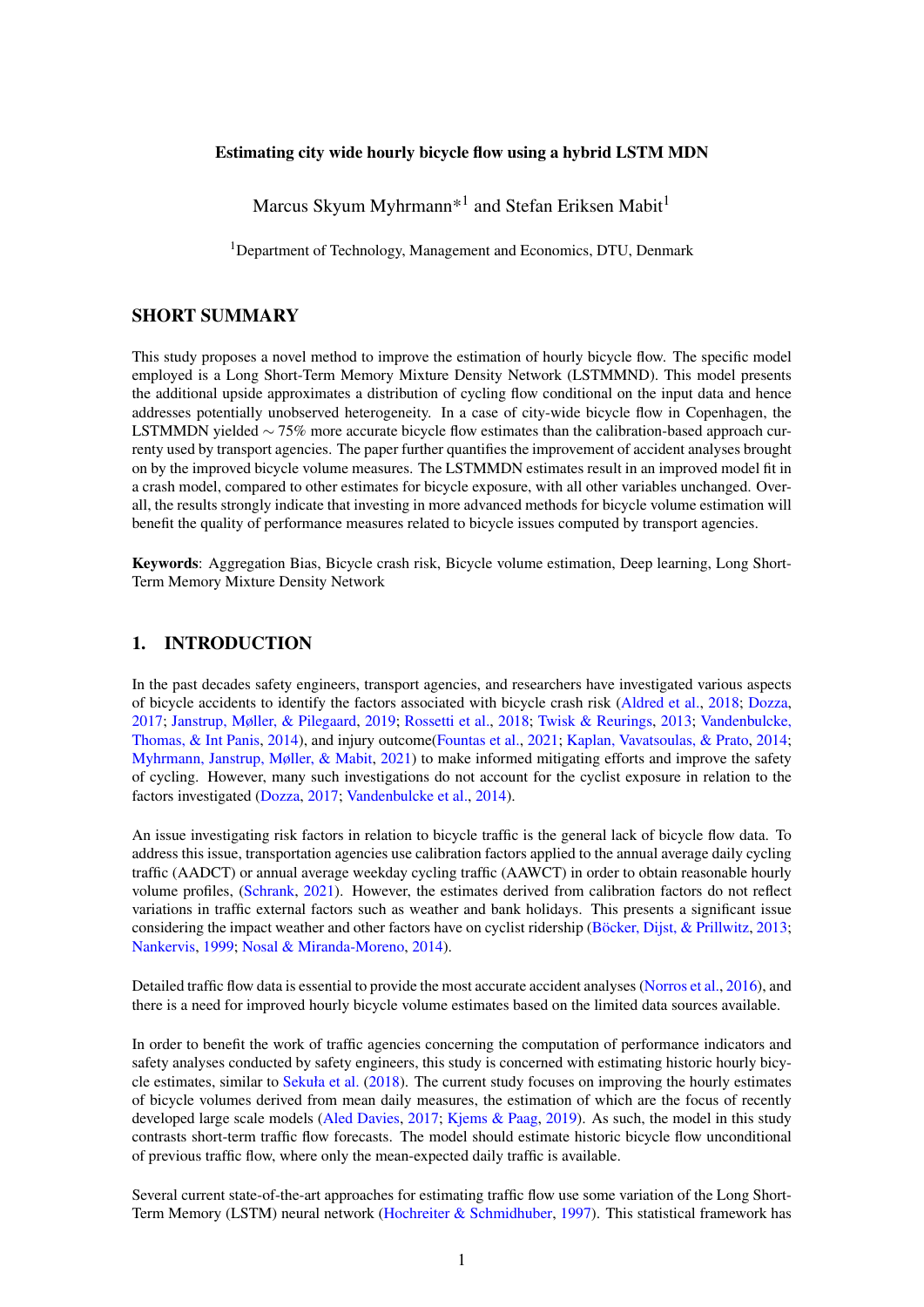been adopted in many recent studies forecasting short-term traffic states/flow [\(Chen et al.,](#page-8-7) [2016;](#page-8-7) [Cui et al.,](#page-8-8) [2020;](#page-8-8) [Duan, Lv, & Wang,](#page-8-9) [2016;](#page-8-9) [Ma et al.,](#page-9-10) [2015;](#page-9-10) [Zhao et al.,](#page-9-11) [2017\)](#page-9-11).

To overcome the shortcomings of the calibration-based method, this study explores the use of a novel neural network approach to estimating hourly bicycle volumes conditional on weather conditions, temporal effects and road conditions. The method is a hybrid of an LSTM and a Mixture Density Network [\(Bishop,](#page-8-10) [1994\)](#page-8-10). This hybrid introduces a Gaussian mixture model extension to the traditional LSTM, enabling the model to estimate a conditional bicycle flow distribution in contrast to the traditional conditional mean estimation. Furthermore, the LSTMMDN improves the estimation of the hourly bicycle volumes by treating them as random draws from a distribution, thus introducing variation across the network even on measurably similar roads. Finally, we illustrate how the improved bicycle flow estimates can improve accident analyses conducted to create a safer cycling environment.

#### 2. METHODOLOGY

In this section we describe the LSTMMDN framework used to derive the conditional bicycle flow distribution for this study along with the specific setup used in the investigation of the Copenhagen use-case.

#### *LSTMMDN*

The LSTMMDN is variation of the classical MDN presented in [Bishop](#page-8-10) [\(1994\)](#page-8-10), relying on an LSTM [\(Hochreiter & Schmidhuber,](#page-8-6) [1997\)](#page-8-6) to estimate the mean, average and mixture coefficient, conditional on the input data *X* and a Gaussian Mixture Model (GMM) output, which is used to approximate the citywide bicycle flow distribution. The conditional density computed in the output layer of the LSTMMDN is described in Equation [\(1\)](#page-1-0)

<span id="page-1-0"></span>
$$
p(y|X) = \sum_{i=1}^{A} \alpha_i(X) \frac{1}{v_i(x)^{1/2}} e^{-\frac{(t-\mu_i(x))^2}{2v_i(x)^2}}
$$
(1)

where *A* is the number of mixture components,  $\alpha_i(X)$  are the mixing coefficients dependent on the input data,  $\mu_i(x)$  is the centre of the kernel, i.e. the conditional average, and  $v_i(x)$  the associated variance. The benefit of the Mixture Density type Network for estimating city-wide hourly bicycle flow is derived from it approximating a conditional density function for the hourly bicycle flow. This allows for bicycle flow estimates to vary across different road sections, even in under equal measurable conditions, as all estimates are treated as draws from the conditional density function. This further addresses unobserved heterogeneity in hourly bicycle flow estimates.

Substituting the artificial neural network (ANN) in the traditional MDN proposed in [Bishop](#page-8-10) [\(1994\)](#page-8-10) is motivated by the LSTMs superior capability of handling nonlinear time series problems [\(Hochreiter & Schmid](#page-8-6)[huber,](#page-8-6) [1997\)](#page-8-6). The LSTM learns to represent temporal data by introducing a memory cell and sub-processes, referred to as gates. There are three such gates in the LSTM cell: the input gate, the forget gate, and the output gate. The gates each handle different tasks, involving what information to keep from the previous cell state, what new input to consider, and which to include in the cell state. In Figure [1](#page-2-0) there is a visual illustration of the LSTM cell layout, and the computations performed in the LSTM cell for each time step in the temporal sequence are shown in Equations  $(2)$  to  $(7)$ .

<span id="page-1-1"></span>
$$
f_t = \sigma(W_{f_X}X_t + W_{fh}h_{t-1} + b_f)
$$
\n<sup>(2)</sup>

$$
i_t = \sigma(W_{ix}x_t + W_{ih}h_{t-1} + b_i)
$$
\n(3)

$$
\tilde{C}_t = \tanh(W_{Cx}x_t + W_{Ch}h_{t-1} + b_C) \tag{4}
$$

$$
C_t = f_t \times C_{t-1} + i_t \times \tilde{C}_t \tag{5}
$$

<span id="page-1-2"></span>
$$
o_t = \sigma(W_{ox}x_t + W_{oh}h_{t-1} + b_o)
$$
\n<sup>(6)</sup>

$$
h_t = \tanh(C_t) \times o_t \tag{7}
$$

<span id="page-1-3"></span><sup>1</sup>https://upload.wikimedia.org/wikipedia/commons/3/3b/The\_LSTM\_cell.png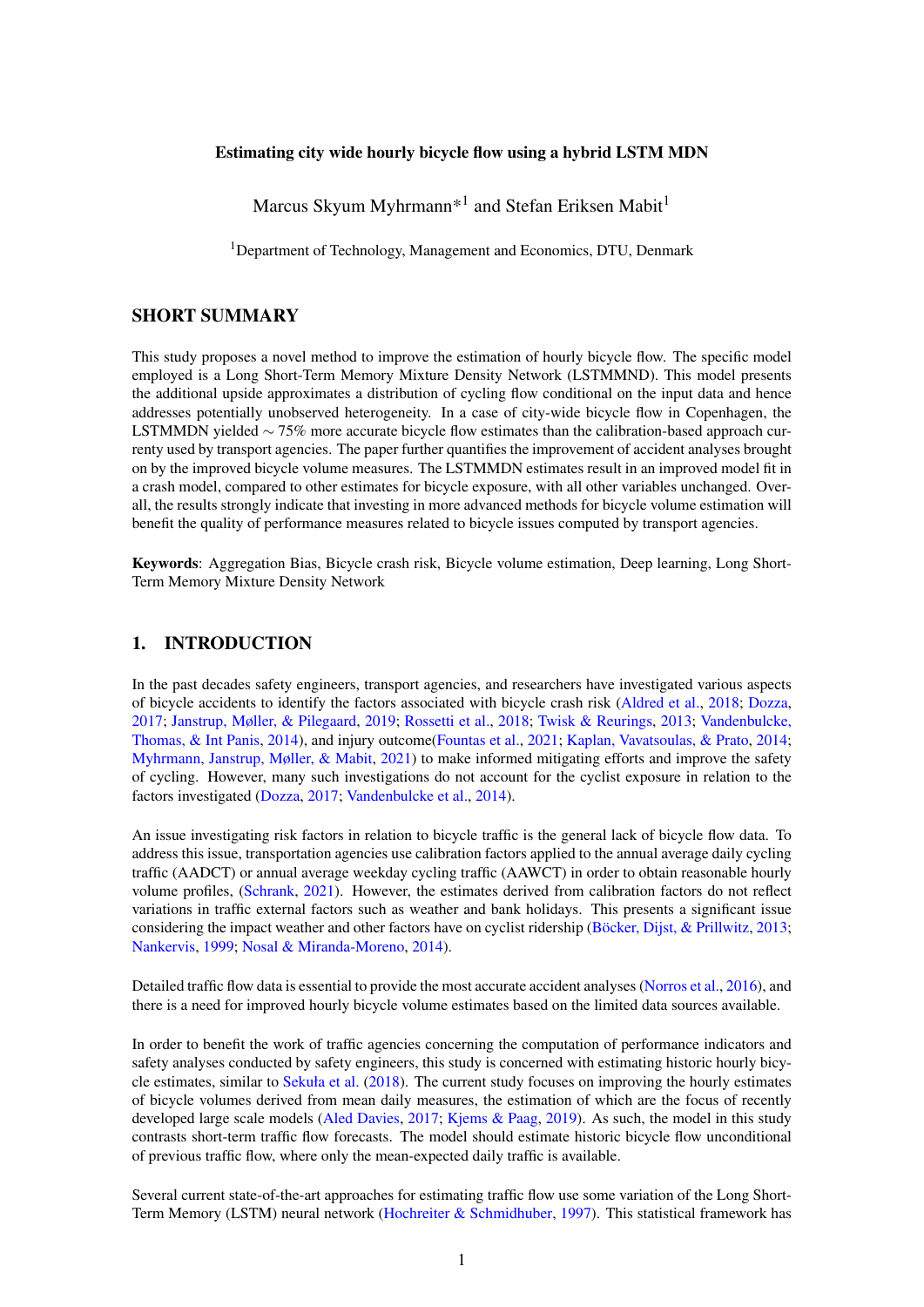<span id="page-2-0"></span>

# Figure [1](#page-1-3): Graphical illustration of LSTM cell structure $^{\rm l}$ : Orange squares mark layers with respective activation functions, yellow circles mark point wise operation, where x and + icons indicate respective element-wise multiplication and addition of tensors in the LSTM cell.

Here  $\sigma(\cdot)$  and tanh(·) are the respective activation functions,  $W_{fx}$ ,  $W_{fy}$ ,  $W_{fy}$ ,  $W_{\alpha}$ ,  $W_{\alpha}$ ,  $W_{\alpha}$  and  $W_{Ch}$  are the weight matrices of the respective gates  $f_t$ ,  $i_t$ ,  $o_t$  and the memory cell  $C_t$ , in the LSTM cell.  $b_f$ ,  $b_i$ ,  $b_o$  and *b<sup>C</sup>* are intercept/bias terms of the respective gates, and *h<sup>t</sup>* represents the hidden state at the time step *t*.

The LSTMMDN is estimated using back-propagation [\(Hastie, Tibshirani, & Friedman,](#page-8-11) [2009\)](#page-8-11) in order to minimise the negative log-likelihood loss function in Equation [\(8\)](#page-2-1).

<span id="page-2-1"></span>
$$
\log \mathcal{L}(\Theta) = \frac{1}{N} \sum_{j}^{N} -\ln\{\sum_{i=1}^{A} \alpha_i(X_j) \phi_i(y_j|X_j)\}
$$
(8)

<span id="page-2-2"></span>

*Model configuration*



A visualisation of the LSTMMDN applied in this study is shown in Figure [2.](#page-2-2) It is configured using the activation functions described in Equations [\(2\)](#page-1-1) to [\(7\)](#page-1-2), various setups of *k* hidden neurons in each gate, and an internal dropout rate of 20% dropout in the LSTM cell [\(Srivastava et al.,](#page-9-12) [2014\)](#page-9-12). Meanwhile, we use a linear  $a(x) = x$  in the output layer. The Mixture output layer itself we set up to consist of *A* mixtures, thus receiving input from  $A \times 3$  nodes from the networks output layer shown in Figure [2.](#page-2-2) Finally, model estimation/training is done using the Adaptive Moment Estimation (Adam) algorithm [\(Kingma & Ba,](#page-9-13) [2015\)](#page-9-13), using a training data set comprised of 70% of the total data. To avoid over-fitting the model, we implement an early stopping criteria such that the iterative optimisation of the model does not improve over  $L = 100$ iterations when evaluated on a validation set comprised of 10% of the total data, not in the training data.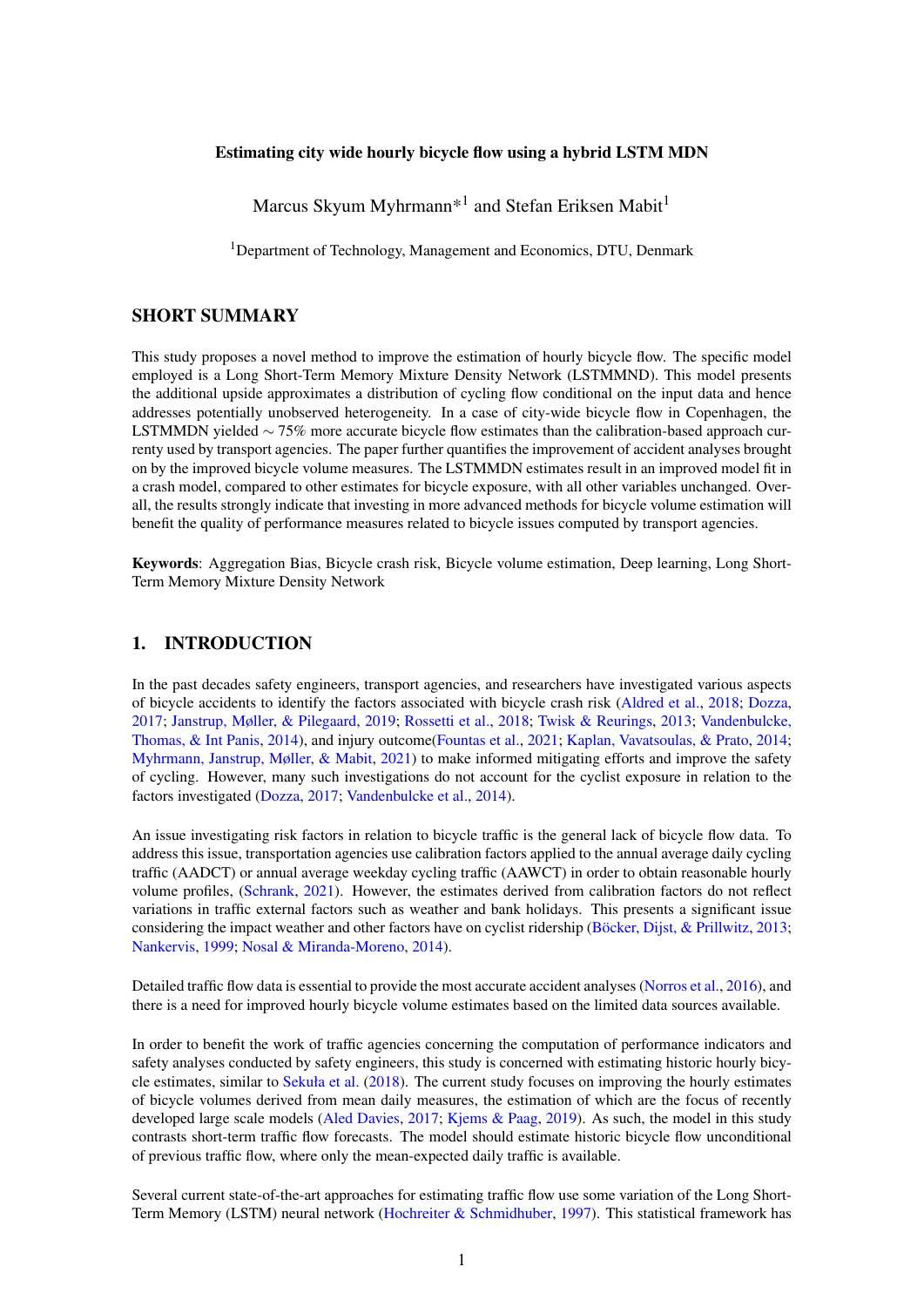## *Minor headings*

New paragraphs are not indented, but are preceded by a line of space. Also, please avoid using footnotes or splitting tables over two (or more) pages.

# 3. RESULTS

#### *Data and experimental setup*

The case studied in this paper, is that of bicycle flow in Copenhagen in the period 2017-2020. The LSTM-MDN is trained and evaluated using aggregated hourly bicycle volumes reported from bicycle monitoring stations in Copenhagen from 2017-2020, weather data provided by the Danish Meteorological Institute (DMI) and information on the Danish bank holidays. A total of 37 bicycle monitoring stations were active in the period. These are marked by the blue dots in Figure [3.](#page-4-0) The 37 stations showed considerable variation in active monitoring days, ranging from 9-731 days, with the median number of active days being 40. Overall, a total of 64,664 hourly bicycle volumes were recorded in the period. For each year, for each monitoring station, and Annual Average Weekday Cycling Traffic estimate is included in the data reports.

DMI weather data for Copenhagen in the period 2017-2020 was recorded at the main weather station located at the green dot in Figure [3](#page-4-0) and obtained using their Open Data API [\(DMI,](#page-8-12) [2021\)](#page-8-12). The variables considered in the model are 10-minute averages of the air temperature, pressure, wind speed, wind gusts, wind direction, precipitation levels, visibility and snow volume.

Finally, we include temporal data such as hour of the day, day of the week, week of the year, and whether days are public holidays, as this would be assumed to strongly influence cyclist ridership.

In total, the data consist of 64,664 observations of hourly bicycle volumes and  $\approx$  388,000 weather and temporal measurements at 10-minute intervals. The hourly aggregated bicycle volumes reported at each station are used as response variables to train the model, while the AAWCT at the monitoring station, 10 minute weather data and holiday status of a day are used as predictors. The 10-minute interval predictors  $x_t$  are grouped such that a sequence of six 10-minute interval observations  $x_t$  are paired with the matching response (i.e. the accumulated bicycle volume of the hour) as shown below.

$$
y_{T}(\boldsymbol{X}_{T}): \quad \boldsymbol{X}_{t} = \begin{pmatrix} \boldsymbol{x}_{t1} \\ \boldsymbol{x}_{t2} \\ \boldsymbol{x}_{t3} \\ \boldsymbol{x}_{t4} \\ \boldsymbol{x}_{t5} \\ \boldsymbol{x}_{t6} \end{pmatrix} = \begin{pmatrix} (x_{1,11}, x_{2,11}, ..., x_{D,11}) \\ (x_{1,12}, x_{2,12}, ..., x_{D,12}) \\ (x_{1,13}, x_{2,13}, ..., x_{D,13}) \\ (x_{1,14}, x_{2,14}, ..., x_{D,15}) \\ (x_{1,15}, x_{2,15}, ..., x_{D,15}) \\ (x_{1,16}, x_{2,16}, ..., x_{D,16}) \end{pmatrix}
$$
(9)

Where *t*1,*t*2,*t*3,*t*4,*t*5,*t*6 indicate the first to sixth 10-minute intervals of the input sequence matching the aggregated hourly cycling volume, *T* indicates the full hour considered, and *D* is the number of predictors used.

## *Bicycle flow estimation*

We assess the LSTMMDN's performance and compare it against 1) other neural network architectures and 2) the profiling method based on calibration factors currently employed by the Danish road directorate (the Seasonal Variation Factors, SVF), using a test data set containing the remaining 20% of the total data.

Four models for the estimation are being compared in various setups, the ANN setup proposed in [Sekuła](#page-9-8) [et al.](#page-9-8) [\(2018\)](#page-9-8), LSTMs and LSTMMDNs in various setups, and the SVF-based method used by the Danish government.

The performance measures are the average mse (*m*se) and the average negative log-likelihood (−log  $\hat{Z}$ ) of 100 posterior draws from the LSTMMDN, the mse of the conditional average ( $mse<sub>u</sub>$ , and the negative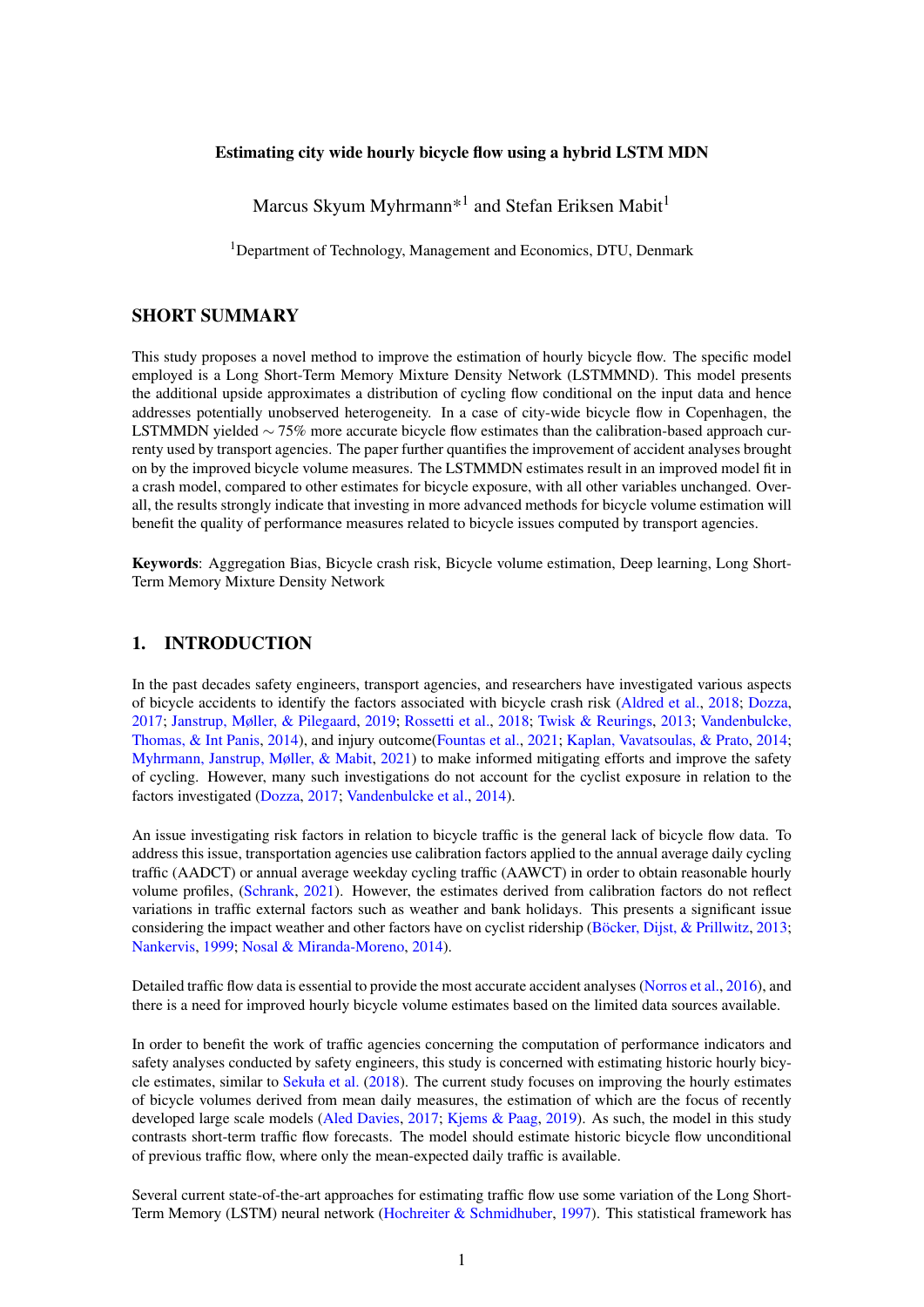<span id="page-4-0"></span>

Figure 3: Map of the measurement stations and weather stations in Copenhagen

log-likelihood of the conditional average and  $(-\log\mathcal{L}_u)$  for all models (also using 100 posterior draws from the LSTMMDN).

The results are shown in Table [1.](#page-4-1)

#### <span id="page-4-1"></span>Table 1: Goodness-of-fit measures related to various LSTMMDN structures and the SVFs, determined on the test data.

| model specification                  | $-\log \mathscr{L}_{\mu}$ | $-\log \hat{\mathscr{L}}$ | $MSE_u$ |                | $MSE$ Trainable parameters |
|--------------------------------------|---------------------------|---------------------------|---------|----------------|----------------------------|
| ANN: (Sekuła et al., 2018)           | 5772                      |                           | 0.108   |                | 162,025                    |
| LSTM: $L(k=32)$                      | 5851                      |                           | 0.129   |                | 6,561                      |
| LSTM: $L(k=64)$                      | 5792                      | $\overline{\phantom{a}}$  | 0.114   | $\sim$         | 21,313                     |
| LSTM: $L(k = 32) \times 6$           | 5832                      |                           | 0.128   | $\blacksquare$ | 6,733                      |
| LSTM: $L(k=64) \times 6$             | 5777                      |                           | 0.110   |                | 21,645                     |
| LSTMMDN: $L(k = 32) \times G(A = 6)$ | 5805                      | 5929                      | 0.119   | 0.226          | 7,122                      |
| LSTMMDN: $L(k = 32) \times G(A = 8)$ | 5811                      | 5933                      | 0.121   | 0.234          | 7,320                      |
| LSTMMDN: $L(k=64) \times G(A=6)$     | 5753                      | 5864                      | 0.102   | 0.195          | 22,418                     |
| LSTMMDN: $L(k=64) \times G(A=8)$     | 5777                      | 5872                      | 0.109   | 0.201          | 22,808                     |
| SVF method                           | 6570                      |                           | 0.377   |                |                            |
|                                      |                           |                           |         |                |                            |

As we see in Table [1,](#page-4-1) the LSTMMDNs outperforms its counterpart LSTMs in similar setups, i.e. the same number of LSTM nodes *k* and similar output dense layer. The best performing LSTMMDN setup has  $k = 64$  computational nodes in each LSTM gate and  $A = 6$  mixtures to describe the city-wide cycling flow distribution. This model also proves superior to the model the ANN model from [Sekuła et al.](#page-9-8) [\(2018\)](#page-9-8), while one having 1/8 of the estimable parameters. As seen in Table [1](#page-4-1) all LSTMMDNs are superior to the SVF calibration method employed by the Danish road directorate. Based on the *MSE*<sup>µ</sup> we see that that the best LSTMMDN produces  $\sim$  75% more accurate bicycle flow estimates than the calibration-based method.

In comparing the LSTMMDN and SVF calibration approach further, we only use the best LSTMMDN (LSTMMDN:  $L(k = 64) \times G(A = 6)$ ) and refer to this as the LSTMMDN.

## *LSTMMDN vs. SVF-calibration method*

We see the the hourly bicycle flow estimates from the LSTMMDN superiority over the SVF-calibration method when visualised in an estimated vs. actual flow heat plot in Figure [4.](#page-5-0) The estimates produces by the LSTMMDN are much closer to the  $45^\circ$  line establishing a  $x = y$  relation. Furthermore, it is evident that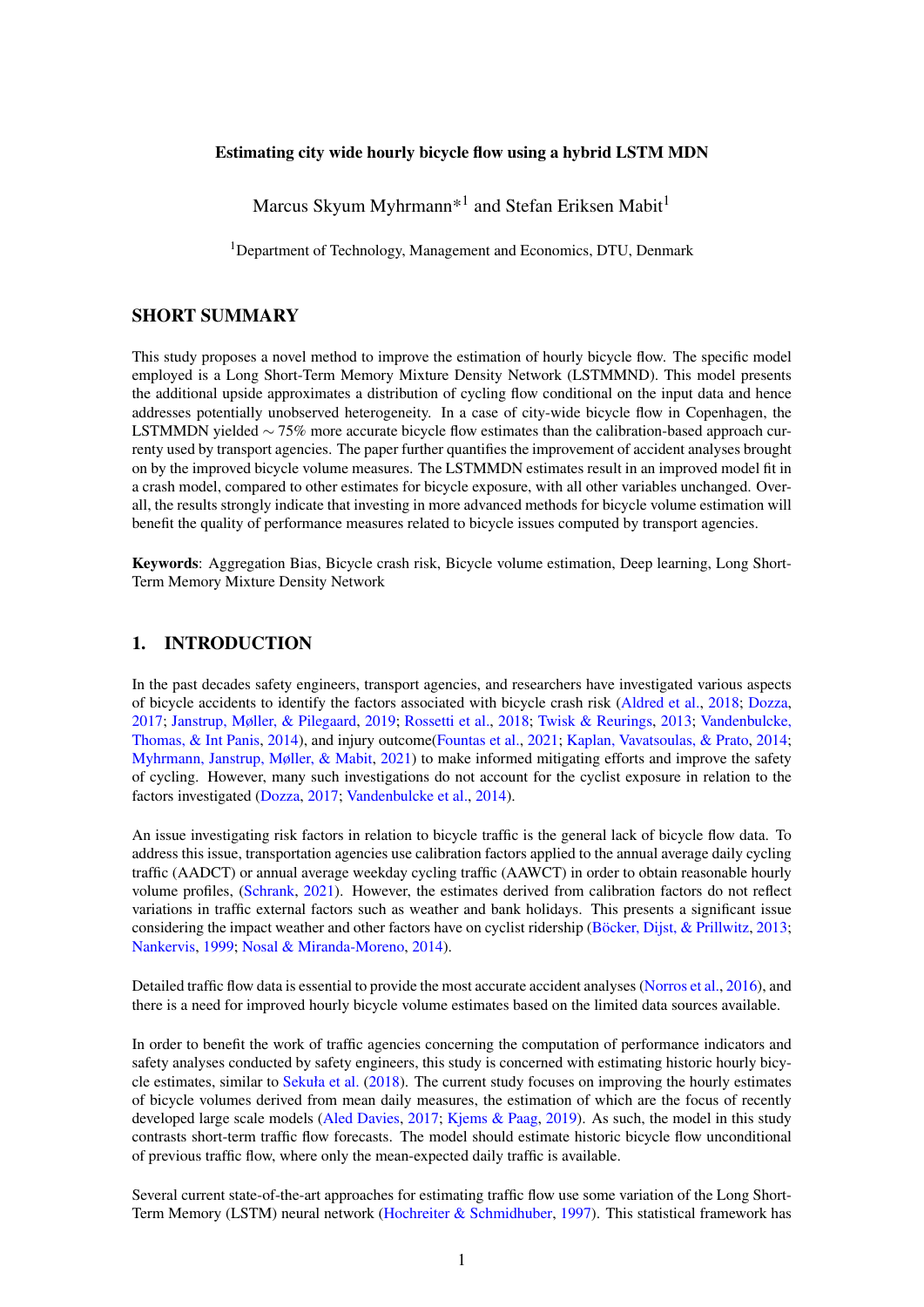<span id="page-5-0"></span>the calibration method has a tendency to overestimate the hourly bicycle flow.



Figure 4: Heat maps comparing the prediction accuracy of the SVF method (left) and the LSTMMDN method (right) based on the reserved test data set.

Lastly, we show a continuous week of standardised hourly bicycle flow estimates for an arbitrary counting station during an arbitrary week in Figure [5.](#page-5-1) Here we see the actual hourly bicycle flow (blue), the LSTMMDN estimates (orange) and the calibration-based estimates (green). As expected, the LSTMMDN estimates follow the observed bicycle flow during this period much more better than the calibration-based estimates, representing peak traffic and weekend traffic much better. The most significant difference between the LSTMMDN and the calibration-method in Figure [5](#page-5-1) is the discrepancy of the calibration method to estimate the traffic at weekends accurately.

<span id="page-5-1"></span>

Figure 5: Visualisation of the standardised bicycle flow over 148 continuously registered hours from a randomly picked counting station. Blue: Actual counts of bicyclists from random counting station, orange: LSTMMDN traffic counts estimation of the same road section and week and time: SVF based estimation of same road section and time.

#### *Impact of bicycle exposure on bicycle accident analyses*

Cyclist safety analysis is a topic that concerns transport agencies which could benefit significantly from improved bicycle flow estimates.

We exemplify this by estimating three separate city-wide bicycle crash frequency models for Copenhagen between 2017 and 2020, only varying the exposure variable. The considered exposure variables are, AAWCT, the calibration based hourly flow estimates or the LSTMMDN hourly flow estimates. To estimate the city-wide crash frequency, we use a simple Poisson regressions. While it is not the most advanced model type, it should be sufficient to illustrate the effect of various exposure variables.

We consider for the response variable the aggregated number of bicycle crashes in Copenhagen during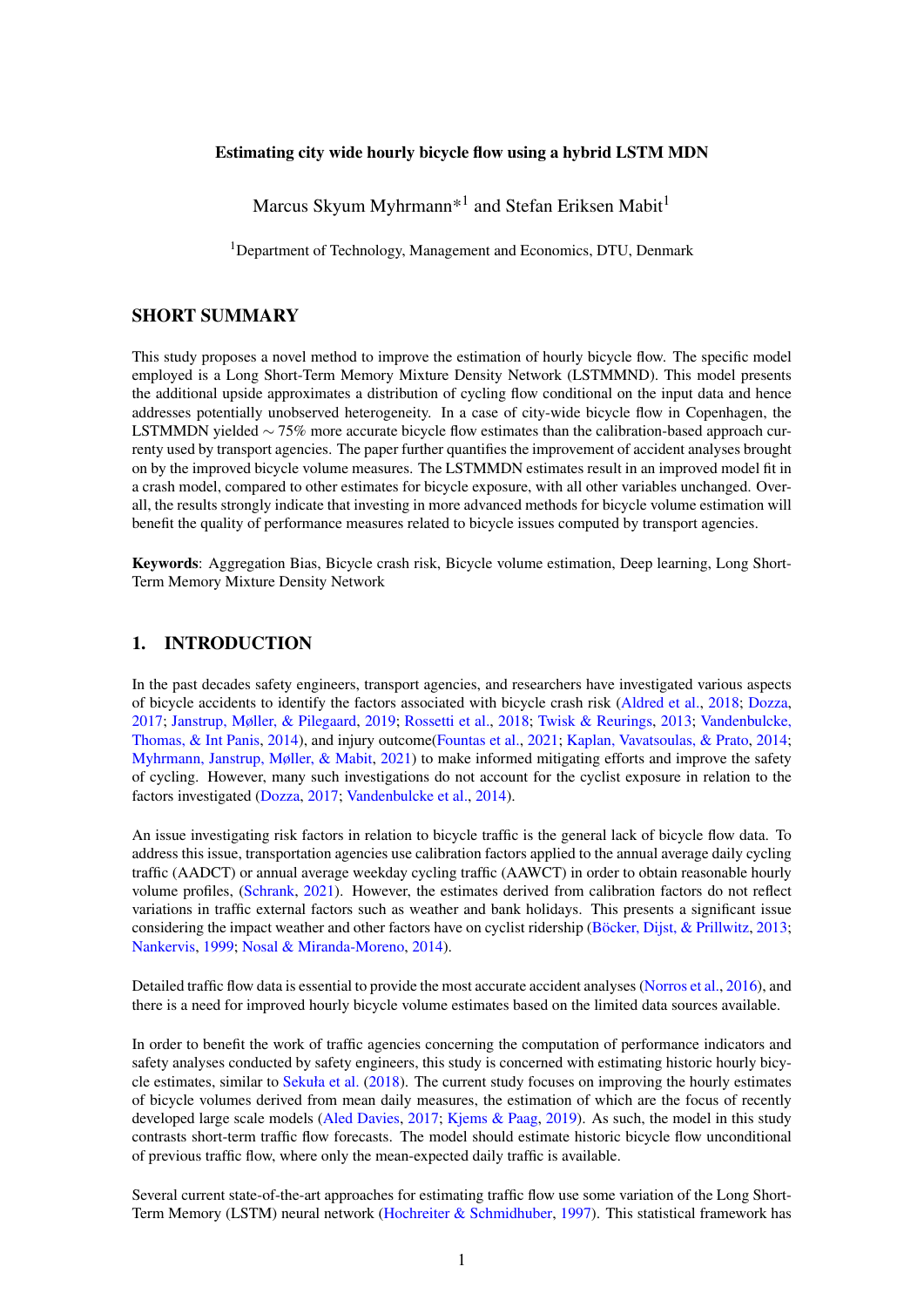any given hour in the period 2017-2020, and consider the following exogenous variables: Visibility [*m*], Temperature < 0 ◦*C*, Temperature > 20◦*C*, Morning peak hours (7-9 weekday), Afternoon peak (15-17 weekday), Wind speed < 5*m*/*s*, Wind speed > 9*m*/*s*, Precipitation (> 0*mm*), Bank holidays, Bicycle flow.

The cyclist exposure is estimated hourly at each of the counting stations in Figure [3](#page-4-0) given the AAWCT, weather and temporal information for the period 2017-2020, using respectively the calibration method and LSTMMDN. The estimates are then aggregated to approximate the city-wide cyclist exposure at any given hour. The AAWCT exposure is divided to approximate the annual average hourly cycling traffic.

<span id="page-6-0"></span>Due to missing observations in the weather data, the weather, and therefore bicycle flow estimates, in the period 2017-2020 becomes imbalanced with an over-representation of summer days. Therefore, stratified bootstrapping is performed to sample three full years of estimated bicycle flow and weather data from the four years of data, conditional on the year's month, day, and daytime. The three years bootstrap data includes 2104 bicycle crashes in 26,232 hours, meaning 0.08 accidents per hour. Summary statistics of the data used in the bicycle crash frequency model are shown in Table [2.](#page-6-0)

| Variable                      | Mean               |  |  |
|-------------------------------|--------------------|--|--|
| Visibility                    | 27,519 m           |  |  |
| Bank holiday                  | 0.034              |  |  |
| Exposure(LSTMMDN)             | 5430 cyclists/hour |  |  |
| Exposure(Exposure)            | 6051 cyclists/hour |  |  |
| Exposure(AAWCT)               | 6079 cyclists/hour |  |  |
| Morning Peak/Afternoon peak   | 0.089              |  |  |
| Temperature $< 0^{\circ} C$   | 0.032              |  |  |
| Temperature $> 20^{\circ}$ C  | 0.075              |  |  |
| Wind speed $\lt 5m/s$         | 0.102              |  |  |
| Wind speed $> 9m/s$           | 0.008              |  |  |
| Precipitation $> 0$ <i>mm</i> | 0.429              |  |  |

#### Table 2: Summary statistics of the data used in the Poisson model

The three models are estimated using Maximum Likelihood estimation, and the resulting parameter estimates and goodness of fit measures are shown in Table [3.](#page-6-1)

<span id="page-6-1"></span>

|                                 | Model 1 (AAWCT based exposure) |         | Model 2 (SVF-calibration based exposure) |         | Model 3 (LSTMMDN based exposure) |         |
|---------------------------------|--------------------------------|---------|------------------------------------------|---------|----------------------------------|---------|
| No. Obs                         | 26,232                         |         | 26,232                                   |         | 26,232                           |         |
| <b>Estimated parameters</b>     | 10                             |         | 10                                       |         | 10                               |         |
| log-likelihood                  | $-7,142$                       |         | $-6,874$                                 |         | $-6,740$                         |         |
| Deviance                        | 10,287                         |         | 9,750                                    |         | 9,483                            |         |
| $\chi^2$                        | 27,524                         |         | 27,704                                   |         | 29,810                           |         |
|                                 |                                |         |                                          |         |                                  |         |
|                                 | Parameter estimates            | p-value | Parameter estimates                      | p-value | Parameter estimates              | p-value |
| Variables                       |                                |         |                                          |         |                                  |         |
| Intercept                       | $-23.390$                      | < 0.001 | $-7.958$                                 | < 0.001 | $-10.740$                        | < 0.001 |
| Visibility (for one log change) | 0.071                          | 0.029   | $-0.068$                                 | 0.037   | $-0.062$                         | 0.055   |
| <b>Bank Holiday</b>             | $-0.857$                       | < 0.001 | $-0.809$                                 | < 0.001 | $-0.096$                         | 0.609   |
| log(Exposure)                   | 2.267                          | < 0.001 | 0.697                                    | < 0.001 | 1.006                            | < 0.001 |
| Morning peak                    | 1.098                          | < 0.001 | 0.210                                    | 0.002   | 0.247                            | < 0.001 |
| Afternoon peak                  | 1.194                          | 0.003   | 0.296                                    | < 0.001 | 0.284                            | < 0.001 |
| Temperature $< 0^{\circ} C$     | $-0.512$                       | < 0.001 | $-0.113$                                 | 0.519   | $-0.027$                         | 0.877   |
| Temperature $> 20^{\circ}C$     | 0.422                          | 0.774   | 0.075                                    | 0.270   | 0.224                            | 40.001  |
| Wind speed $<$ 5 <i>m/s</i>     | $-0.023$                       | 0.946   | 0.181                                    | 0.025   | 0.136                            | 0.090   |
| Wind speed $> 9m/s$             | $-0.018$                       | 0.001   | $-0.058$                                 | 0.824   | $-0.030$                         | 0.908   |
| Precipitation                   | 0.147                          | 0.001   | 0.095                                    | 0.031   | 0.124                            | 0.005   |

## Table 3: Estimates for the Poisson regressions with varying exposure variables (AAWCT, calibration based hourly cycling volume and LSTMMDN model based hourly cycling volume).

The goodness-of-fit measures clearly indicate that the model using LSTMMDN exposure estimates is the superior of the models. The resulting log-likelihood is 5.5% higher in Model 3 than in Model 1. Having only varied the exposure variable in the three models, this highlights that the exposure estimates used in models have a substantial impact on the conclusions drawn.

Furthermore, the estimates in Table [3](#page-6-1) reveal that conclusions regarding various variable impacts on the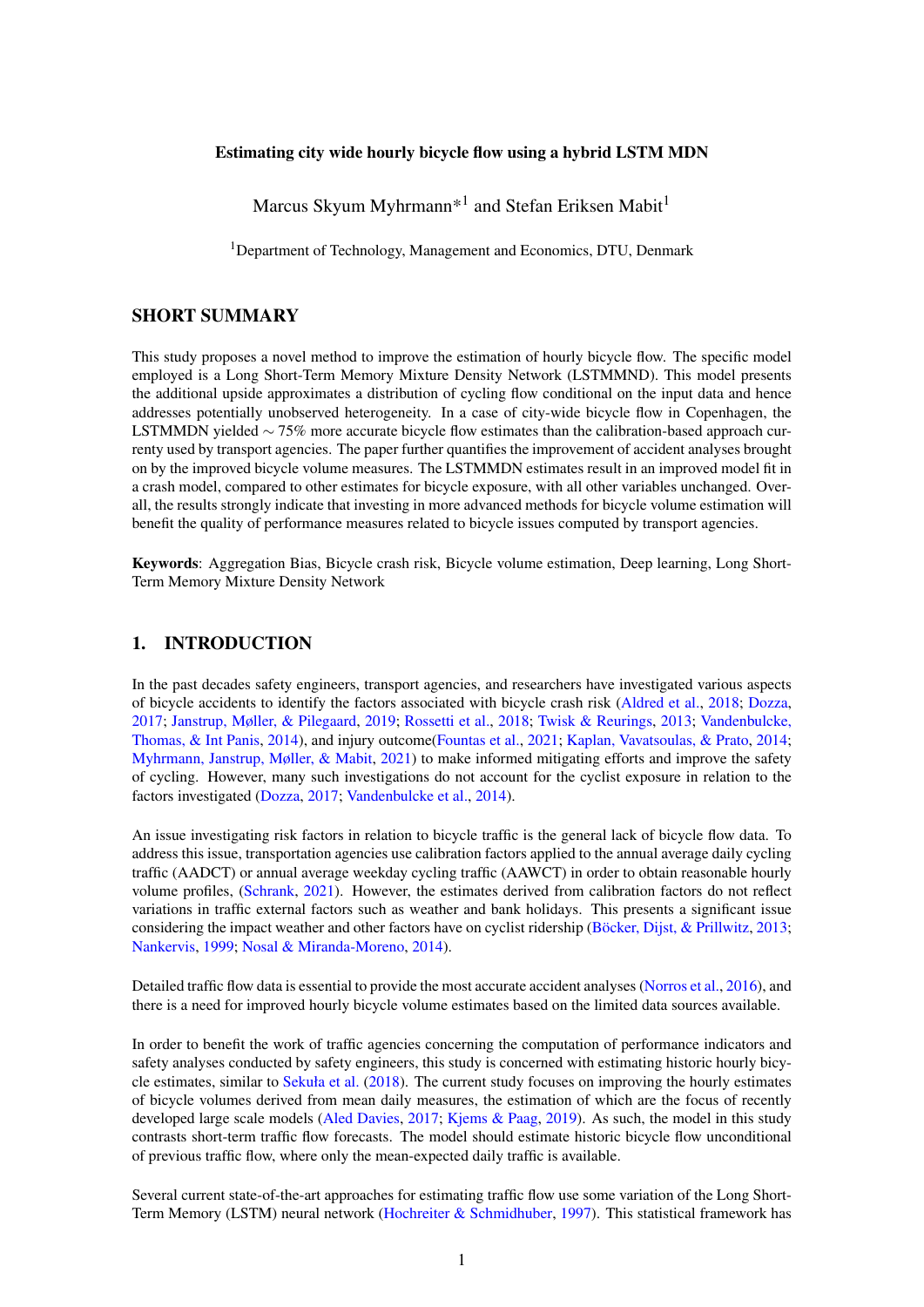bicycle crash frequency would vary depending on which of the three model variations is employed. For example both low temperatures and high wind speeds would lower the crash risk in Model 1, contrasting the findings of the other two models.

# 4. DISCUSSION AND CONCLUSIONS

The current approach used by transport agencies to estimate hourly bicycle traffic relies on calibration factors that do not to account for weather and other factors' impacts on cyclist ridership. This study aims to amend this issue, proposing a LSTMMDN model to estimate city-wide hourly bicycle volumes in Copenhagen conditional on the mean-daily traffic, weather and temporal effects.

The proposed approach significantly outperforms the calibration factor method. Conditional on the model setup, the LSTMMDN yields ∼ 75% more accurate estimates of the hourly bicycle volume in Copenhagen. Furthermore, the method introduces a framework that allows for variation in the bicycle volume estimates across the city network even under similar conditions and on measurably similar roads. This is achieved by the model approximating a conditional distribution for the hourly bicycle volume instead of only approximating the conditional average.

The LSTMMDN generated bicycle flow estimates were subsequently used to quantify the improvements that better exposure data can have on accident analyses. The results indicate that improving the accuracy of bicycle volume estimates will result in better crash risk models.

On a side-note, the crash model and the variables used for those models are very simplistic and quantify the impact that better bicycle volume estimates can have on the accident models that are crucial to making informed decisions to increase cycling safety. Many studies investigate the factors related to bicycle crashes and the outcomes thereof [\(Aldred et al.,](#page-7-0) [2018;](#page-7-0) [Fountas et al.,](#page-8-2) [2021;](#page-8-2) [Janstrup et al.,](#page-8-1) [2019;](#page-8-1) [Kaplan & Prato,](#page-8-13) [2013;](#page-8-13) [Kim et al.,](#page-8-14) [2007;](#page-8-14) [Myhrmann et al.,](#page-9-3) [2021;](#page-9-3) [Schepers et al.,](#page-9-14) [2020\)](#page-9-14), and this study does not try to conduct a deep risk analysis of bicycle crashes. Nevertheless, the results of the three Poisson regressions indicate that the bicycle flow estimates affect the output. This result makes it plausible that the same would be the case in more advanced models. However, a definitive clarification would require an in-depth analysis and is the subject of future studies.

# *CONCLUSIONS*

Overall, the impact of better cyclist exposure estimates is non-negligible, as revealed in a simple-crash risk model comparison. The results revealed significant improvements by simply addressing the exposure estimates used in the model, with all other variables held constant. Also, the interpretation of variables changed in light of better exposure estimates hinting potentially at previously erroneous inference from crash risk analyses caused by the lack of decent exposure estimates. And considering the recent development of models to estimate daily cycling traffic in the city networks such as the Cynemon model for London and COMPASS in Copenhagen, the model proposed out this study should be a welcomed extension in order to optimally represent the hourly bicycle traffic conditional on the proposed mean-daily estimates and other external factors.

## ACKNOWLEDGEMENT

We thank Filipe Rodrigues and Mads Paulsen for valuable feedback on an earlier version of the paper process.

## **REFERENCES**

<span id="page-7-0"></span>Aldred, R., Goodman, A., Gulliver, J., & Woodcock, J. (2018, 8). Cycling injury risk in London: A case-control study exploring the impact of cycle volumes, motor vehicle volumes, and road characteristics including speed limits. *Accident Analysis & Prevention*, *117*, 75–84. Retrieved from [https://www.sciencedirect.com/science/article/](https://www.sciencedirect.com/science/article/pii/S0001457518301076?via%3Dihub)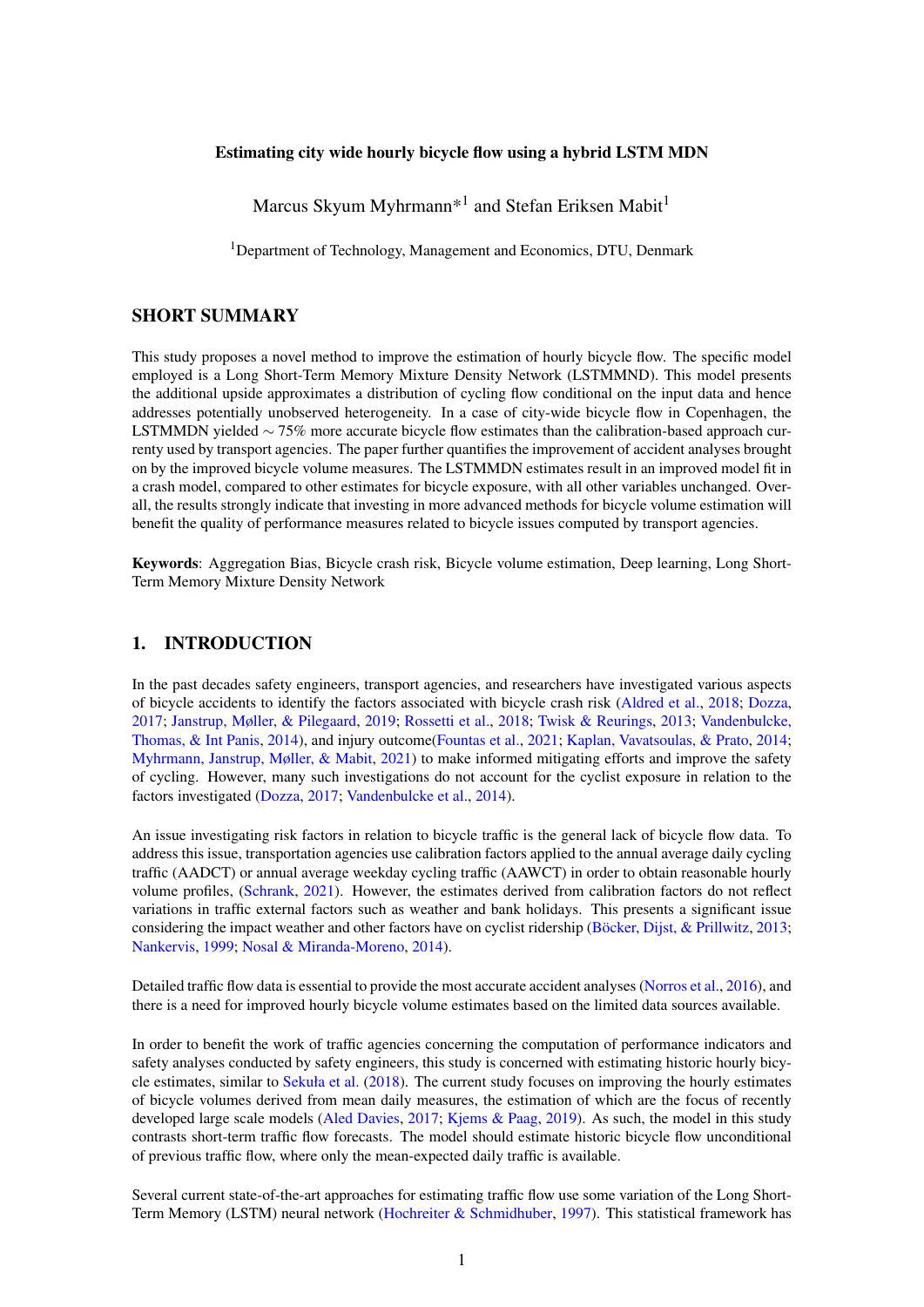[pii/S0001457518301076?via%3Dihub](https://www.sciencedirect.com/science/article/pii/S0001457518301076?via%3Dihub) doi: 10.1016/J.AAP.2018.03.003

- <span id="page-8-5"></span>Aled Davies. (2017). *Cynemon-Cycling Network Model for London Aled Davies-TfL Planning* (Tech. Rep.). Transport for London. Retrieved from [https://www.ucl.ac.uk/](https://www.ucl.ac.uk/transport/sites/transport/files/Davies_slides.pdf) [transport/sites/transport/files/Davies\\_slides.pdf](https://www.ucl.ac.uk/transport/sites/transport/files/Davies_slides.pdf)
- <span id="page-8-10"></span>Bishop, C. M. (1994). *Mixture Density Networks* (Tech. Rep.). Department of Computer Science and Applied Mathematics, Aston University. Retrieved from [http://www.ncrg.aston](http://www.ncrg.aston.ac.uk/) [.ac.uk/](http://www.ncrg.aston.ac.uk/)
- <span id="page-8-4"></span>Böcker, L., Dijst, M., & Prillwitz, J. (2013, 1). Impact of Everyday Weather on Individual Daily Travel Behaviours in Perspective: A Literature Review. *Transport Reviews*, *33*(1), 71–91. Retrieved from [http://www.tandfonline.com/doi/abs/10.1080/01441647](http://www.tandfonline.com/doi/abs/10.1080/01441647.2012.747114) [.2012.747114](http://www.tandfonline.com/doi/abs/10.1080/01441647.2012.747114) doi: 10.1080/01441647.2012.747114
- <span id="page-8-7"></span>Chen, Y. Y., Lv, Y., Li, Z., & Wang, F. Y. (2016). Long short-Term memory model for traffic congestion prediction with online open data. *IEEE Conference on Intelligent Transportation Systems, Proceedings, ITSC*, 132–137. doi: 10.1109/ITSC.2016.7795543
- <span id="page-8-8"></span>Cui, Z., Ke, R., Pu, Z., & Wang, Y. (2020). Stacked bidirectional and unidirectional LSTM recurrent neural network for forecasting network-wide traffic state with missing values. *Transportation Research Part C: Emerging Technologies*, *118*(March 2019), 102674. Retrieved from <https://doi.org/10.1016/j.trc.2020.102674> doi: 10.1016/j.trc.2020 .102674
- <span id="page-8-12"></span>DMI. (2021). *Danish Meteorological Institute - Open Data - DMI Open Data - Confluence.* Retrieved from [https://confluence.govcloud.dk/display/FDAPI/Danish+](https://confluence.govcloud.dk/display/FDAPI/Danish+Meteorological+Institute+-+Open+Data) [Meteorological+Institute+-+Open+Data](https://confluence.govcloud.dk/display/FDAPI/Danish+Meteorological+Institute+-+Open+Data)
- <span id="page-8-0"></span>Dozza, M. (2017, 8). Crash risk: How cycling flow can help explain crash data. *Accident Analysis & Prevention*, *105*, 21–29. Retrieved from [https://www.sciencedirect.com/](https://www.sciencedirect.com/science/article/pii/S0001457516301464) [science/article/pii/S0001457516301464](https://www.sciencedirect.com/science/article/pii/S0001457516301464) doi: 10.1016/J.AAP.2016.04.033
- <span id="page-8-9"></span>Duan, Y., Lv, Y., & Wang, F. Y. (2016). Travel time prediction with LSTM neural network. *IEEE Conference on Intelligent Transportation Systems, Proceedings, ITSC*, 1053–1058. doi: 10.1109/ITSC.2016.7795686
- <span id="page-8-2"></span>Fountas, G., Fonzone, A., Olowosegun, A., & McTigue, C. (2021, 12). Addressing unobserved heterogeneity in the analysis of bicycle crash injuries in Scotland: A correlated random parameters ordered probit approach with heterogeneity in means. *Analytic Methods in Accident Research*, *32*, 100181. doi: 10.1016/J.AMAR.2021.100181
- <span id="page-8-11"></span>Hastie, T., Tibshirani, R., & Friedman, J. (2009). Neural Networks. In *The elements of statistical learning data mining, inference, and prediction* (pp. 389–416). Retrieved from [http://link.springer.com/10.1007/978-0-387-84858-7\\_11](http://link.springer.com/10.1007/978-0-387-84858-7_11) doi: 10.1007/978-0  $-387-84858-7{\{\_{\!\!\{1\}}\}}11$
- <span id="page-8-6"></span>Hochreiter, S., & Schmidhuber, J. (1997, 11). Long Short-Term Memory. *Neural Computation*, *9*(8), 1735–1780. Retrieved from [https://www.mitpressjournals.org/doi/abs/10](https://www.mitpressjournals.org/doi/abs/10.1162/neco.1997.9.8.1735) [.1162/neco.1997.9.8.1735](https://www.mitpressjournals.org/doi/abs/10.1162/neco.1997.9.8.1735) doi: 10.1162/neco.1997.9.8.1735
- <span id="page-8-1"></span>Janstrup, K. H., Møller, M., & Pilegaard, N. (2019, 5). A clustering approach to integrate traffic safety in road maintenance prioritization. *Traffic Injury Prevention*, *20*(4), 442–448. Retrieved from [https://www.tandfonline.com/doi/full/10.1080/15389588.2019](https://www.tandfonline.com/doi/full/10.1080/15389588.2019.1580700) [.1580700](https://www.tandfonline.com/doi/full/10.1080/15389588.2019.1580700) doi: 10.1080/15389588.2019.1580700
- <span id="page-8-13"></span>Kaplan, S., & Prato, C. G. (2013). Cyclist-motorist crash patterns in Denmark: a latent class clustering approach. *Traffic injury prevention*, *14*(7), 725–733. doi: 10.1080/15389588 .2012.759654
- <span id="page-8-3"></span>Kaplan, S., Vavatsoulas, K., & Prato, C. G. (2014, 9). Aggravating and mitigating factors associated with cyclist injury severity in Denmark. *Journal of Safety Research*, *50*, 75–82. Retrieved from [https://www.sciencedirect.com/science/article/pii/](https://www.sciencedirect.com/science/article/pii/S0022437514000437?via%3Dihub) [S0022437514000437?via%3Dihub](https://www.sciencedirect.com/science/article/pii/S0022437514000437?via%3Dihub) doi: 10.1016/j.jsr.2014.03.012
- <span id="page-8-14"></span>Kim, J.-K., Kim, S., Ulfarsson, G. F., & Porrello, L. A. (2007, 3). Bicyclist injury severities in bicycle–motor vehicle accidents. *Accident Analysis & Prevention*, *39*(2), 238–251. Retrieved from [https://www.sciencedirect.com/science/article/pii/](https://www.sciencedirect.com/science/article/pii/S000145750600128X)